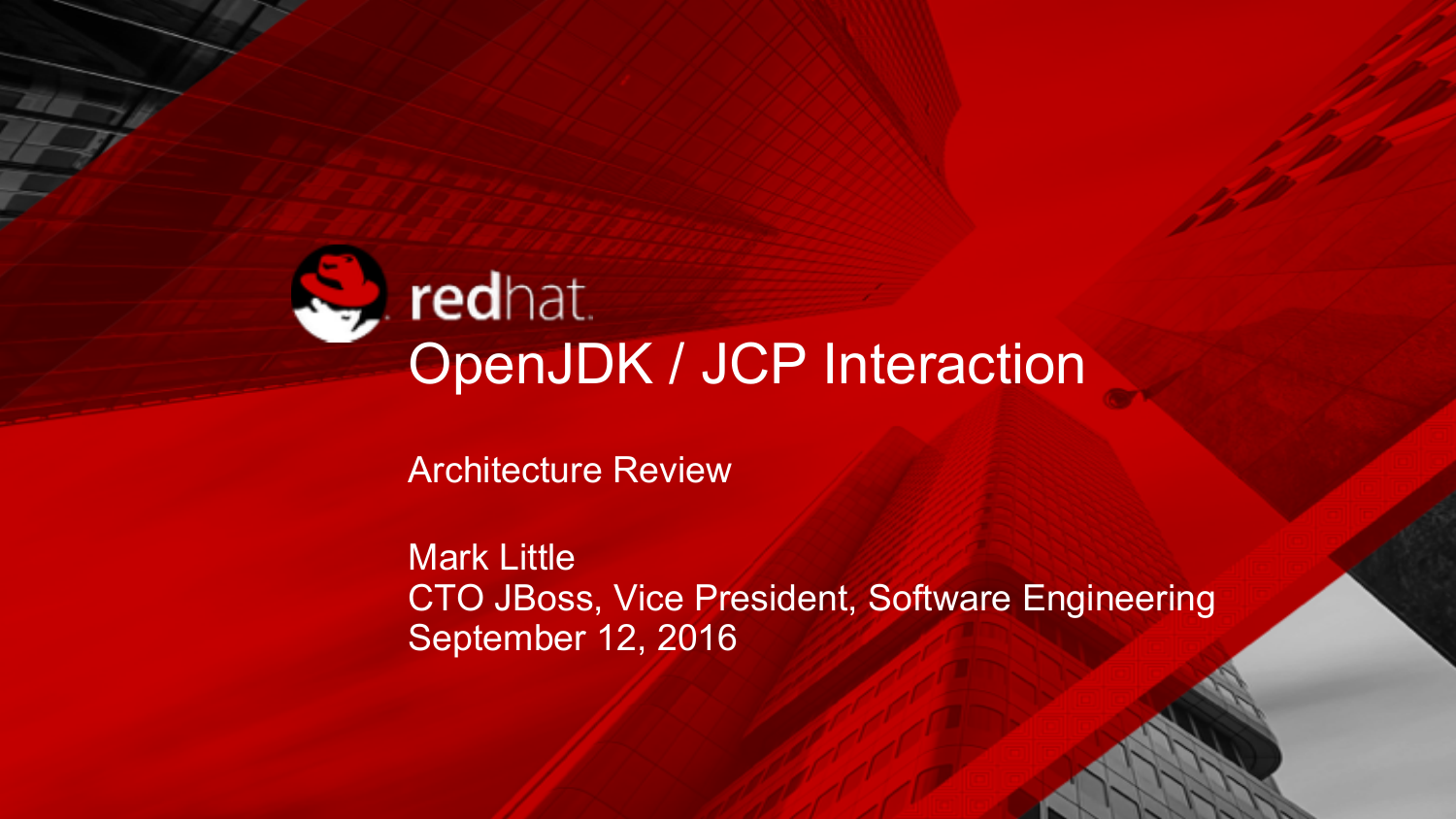## Agenda

- JSR-376 vs JEPs
- Progress of JSR 376 milestones
- Activity of JSR 376 E.G.
- Number of open issues
- Real world testing

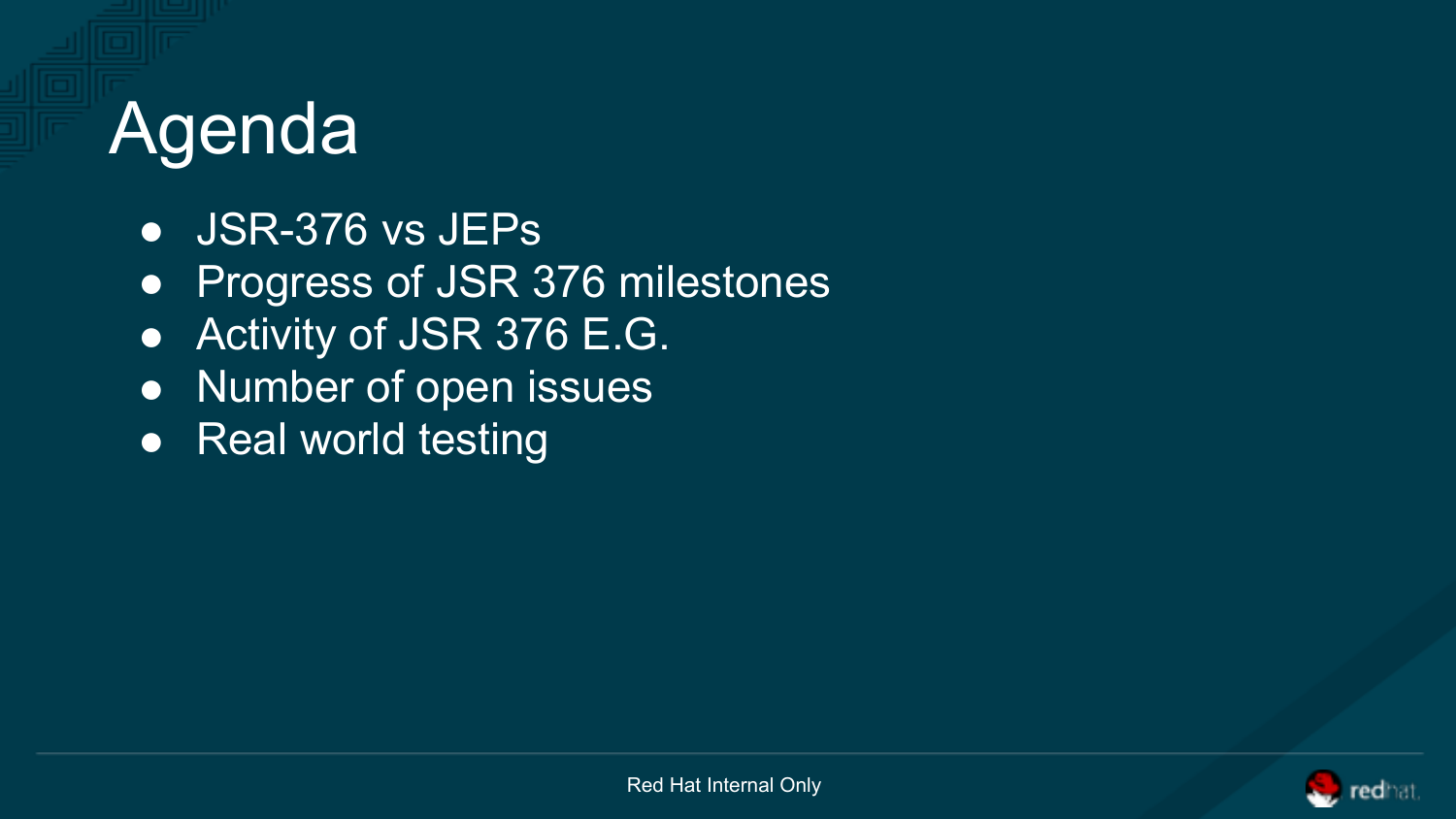#### JSR376 vs JEPs

- While the JEPs used by the OpenJDK project are actively maintained, the scope of the JEPs fails to cover the originally state scope of the JSR
	- JEP-162, 200, 201, 220, 260, 261, 275, 282 make up the JSR-376 features according to http://openjdk.java.net/projects/jigsaw/
	- Java EE modules are not mentioned anywhere in the JEPs
		- Except for a static java.se.ee aggregator module mentioned that extends the java.se module with Java SE platform packages that overlap with the Java EE platform.
	- OSGi bundles are not mentioned anywhere in the JEPs
	- More generally, the current implementation fails to adequately support dynamic programming paradigms which are widely used in server side development.
		- This is only now starting to be discussed by EG

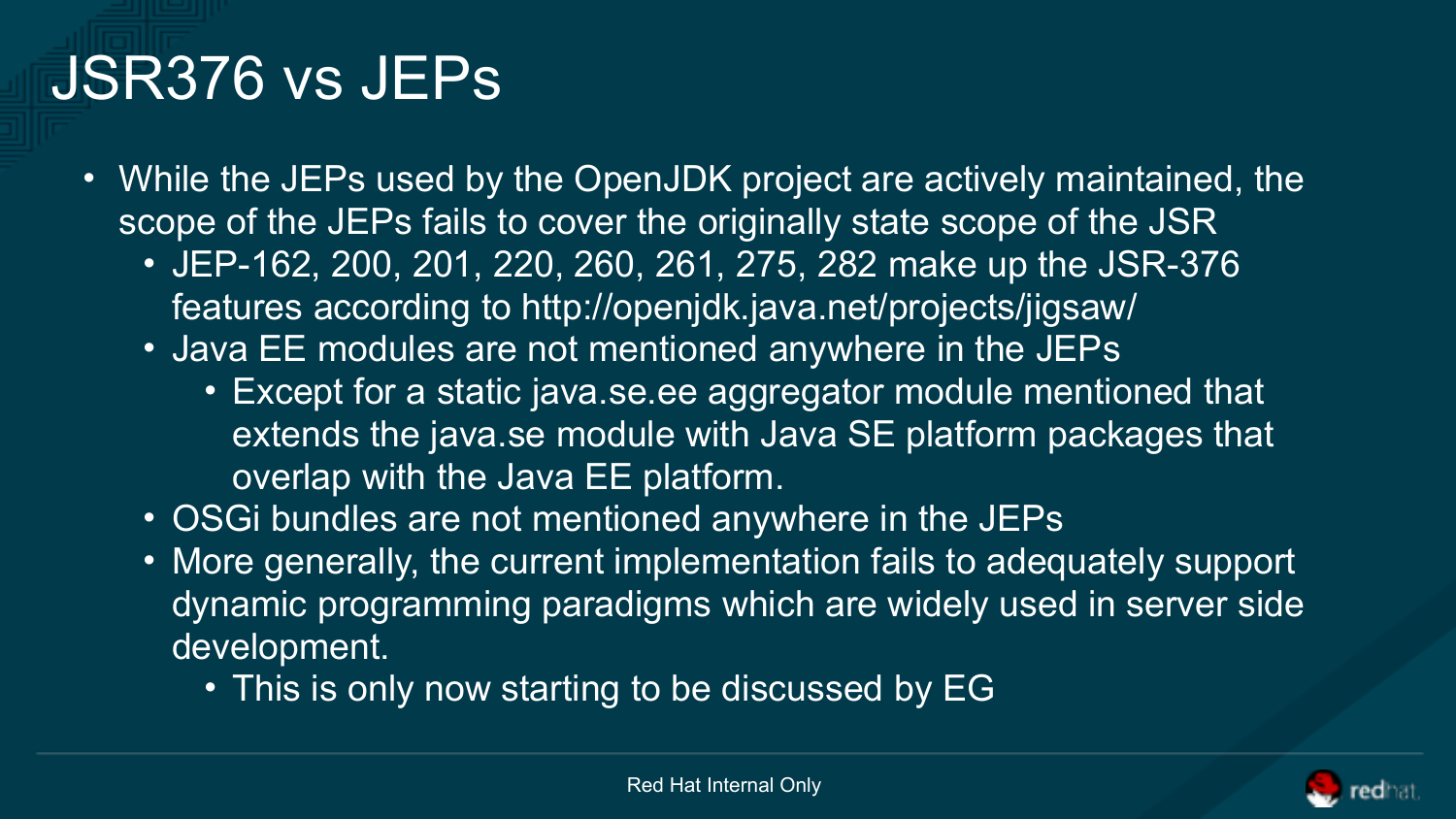#### JSR376 Timeline

- Approval ballot completed Dec 2014
- Renewal ballot completed Nov 2015
	- Should have early draft by Aug 10 2016 (9 months after renewal)
- Still no early draft review available as of Sep 2016, at least on month late
	- While the OpenJDK website has some documents, nothing has been released via the JCP to allow proper flow of IP
- Lack of dissemination via the JCP causes other consuming specs to be unaware of impact
	- Unless you have a OpenJDK facing team, your likely unaware of current jigsaw focus on static deployment scenarios

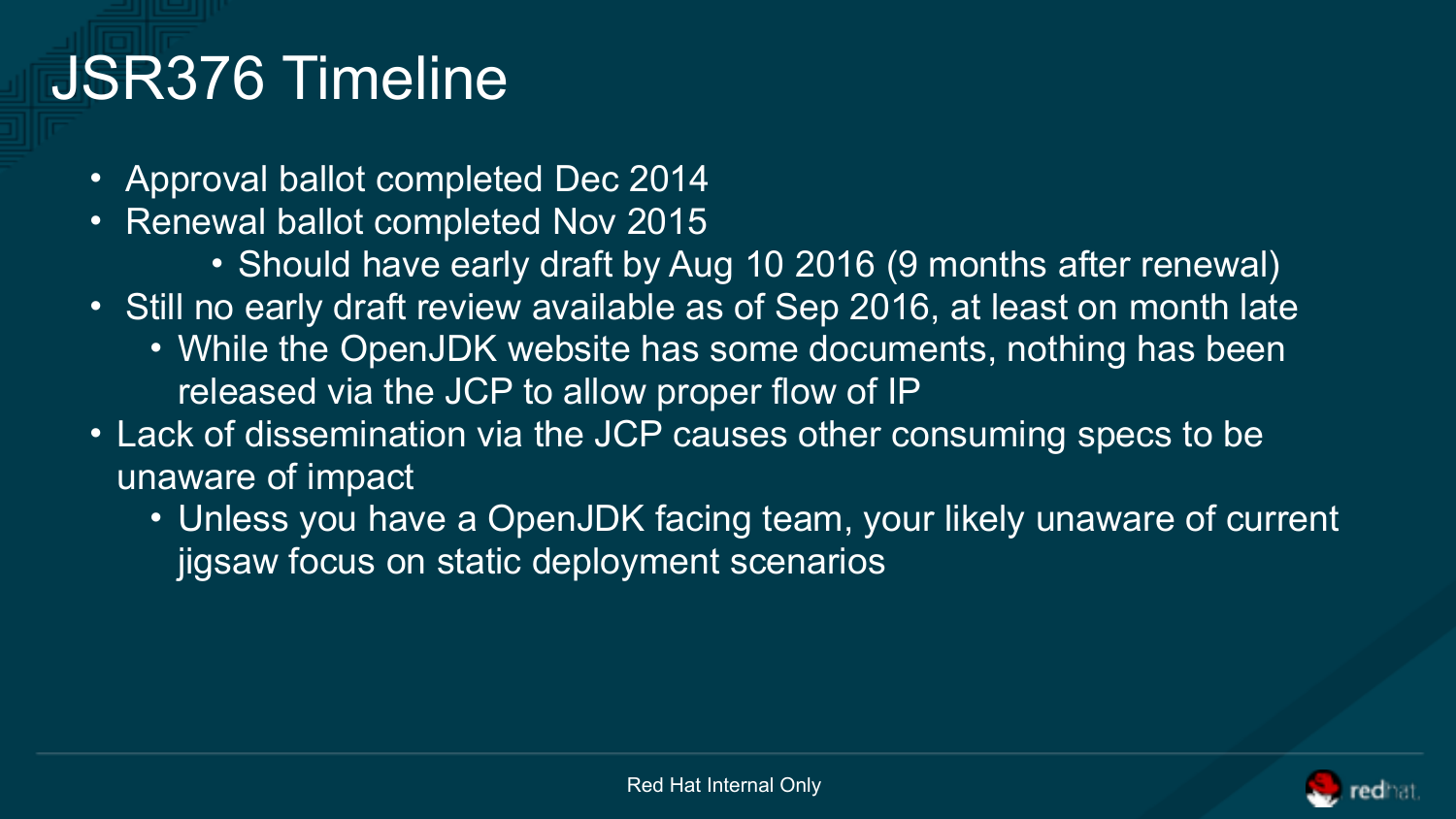#### Activity of JSR376 EG

- The JSR376 expert group (EG) has seen inadequate discussion with regard to issues that impact the use of jigsaw modules with Java EE and OSGi environments.
- When such issues were raised on the EG, they were either ignored, rejected out of hand or insufficiently discussed
- APIs like java.lang.reflect.Layer are only defined by the javadoc for the classes in Jigsaw and one minimal example of how it can be used. There has been no discussion on the EG list of whether this is an appropriate or adequate API for the needs of EE and OSGi.
- The primary OSGI expert on the EG has not been very active. When another OSGi expert asked to join, he was rejected by the spec lead because there was already one OSGi member.

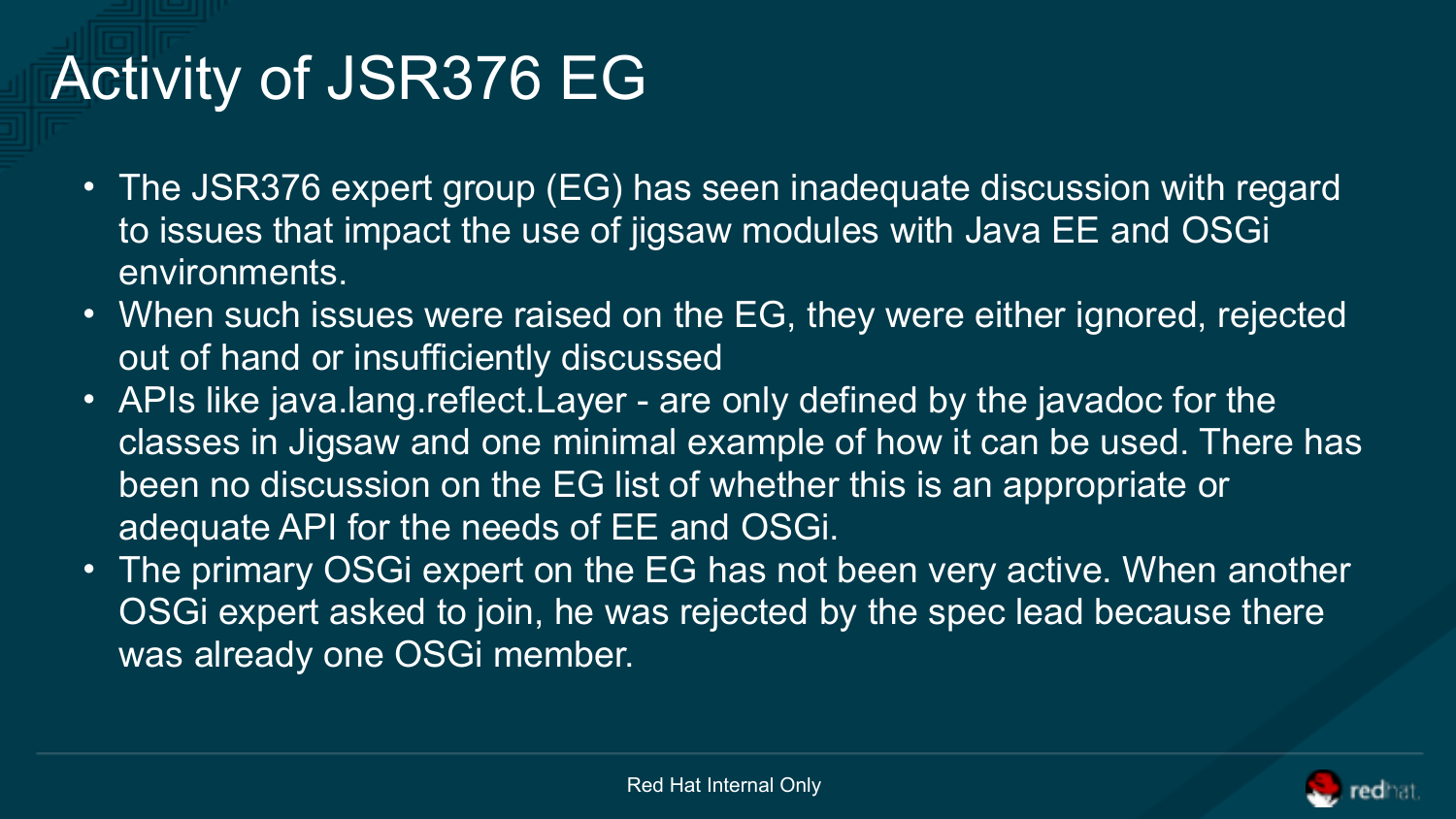#### Number of Jigsaw Open Issues

- The open issues page: http://openjdk.java.net/projects/jigsaw/spec/issues/ defines a large number of concerns that have been raised regarding the current Jigsaw implementation.
- Many have incomplete or no resolution
	- The most recent activity just prior to JavaOne has seen radical changes
- There has been little testing of any of these in Java EE or OSGi environments due to issues with running jigsaw in these environments
- JavaIDEs struggle to provide working environments due to lack of stability

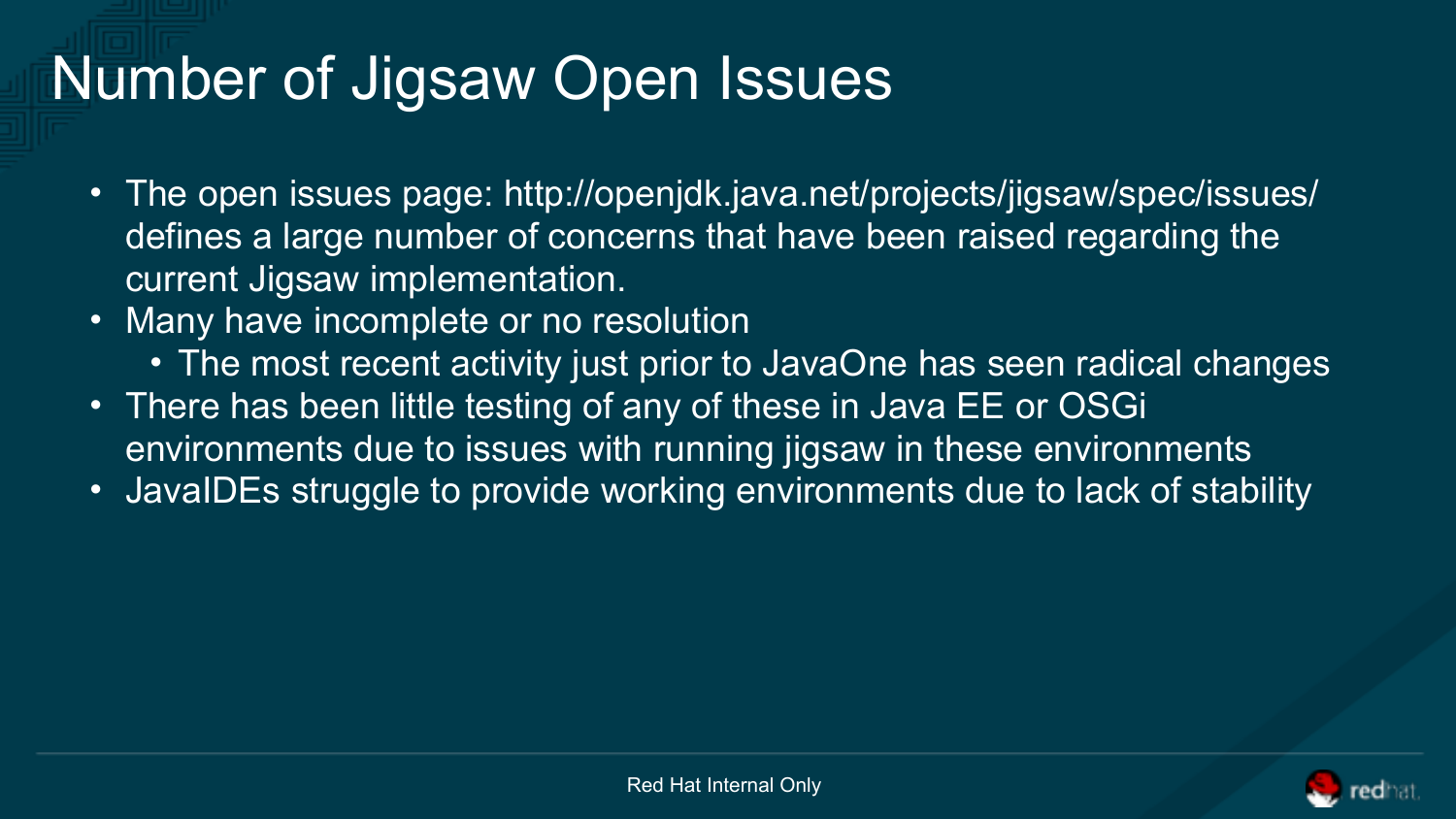### Real World Testing

- Jigsaw early access builds are providing access to the frequently changing implementation, which is good
- However, without stable specs things are breaking constantly
	- Java IDEs still have difficulty just compiling basic Java9 programs
	- JavaEE/OSGi frameworks have trouble running due to basic issues with reflection
- We are seeing new proposals that are radically different from the previous implementation from just months ago
	- Great for prototyping, bad for sorting out the impact on downstream frameworks